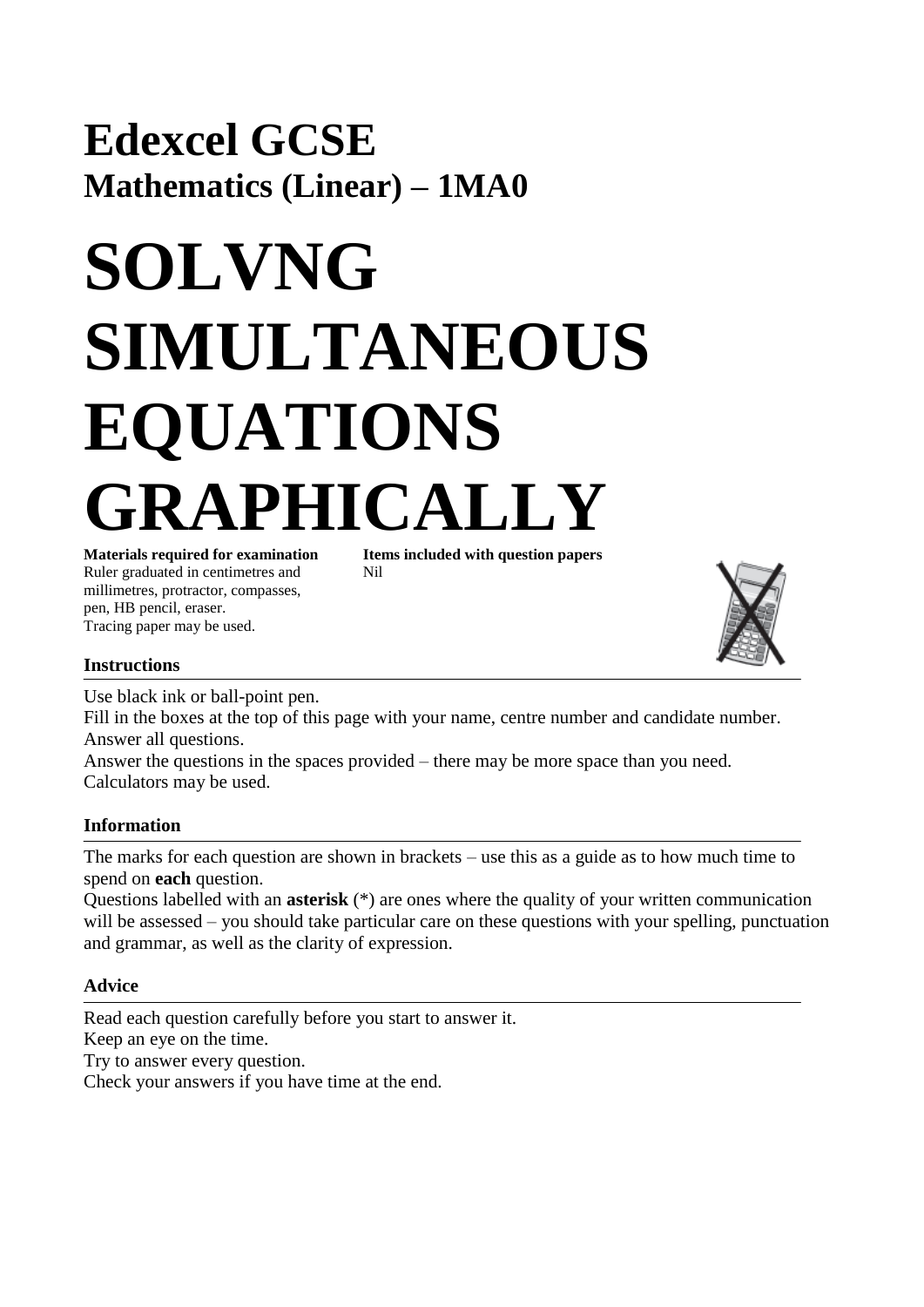**1.** The graphs of the straight lines with equations  $3y + 2x = 12$  and  $y = x - 1$ have been drawn on the grid.



Use the graphs to solve the simultaneous equations

$$
3y + 2x = 12
$$
  

$$
y = x - 1
$$

*x =* ..................................... *y =* ..................................... **(2)**

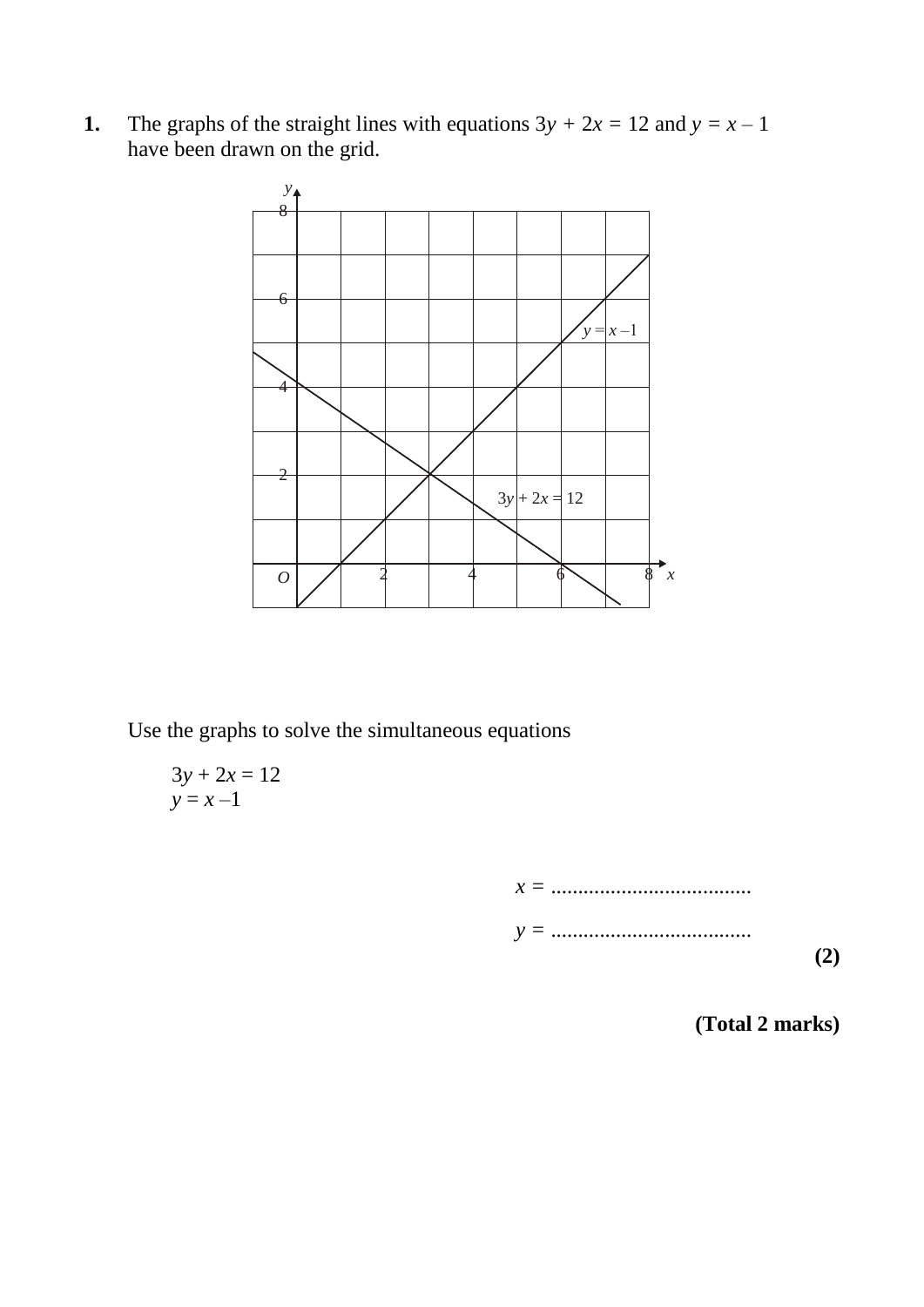**2.** The straight line  $y + 2x = 5$  has been drawn on the grid.



(a) Complete this table of values for  $y = 2x - 1$ 

| $\mathcal{X}$<br>$\mathbf{I}$ | $\vert -1 \vert$ | $\mathbb{R}$ | -1. |  |  |
|-------------------------------|------------------|--------------|-----|--|--|
|                               |                  | $-1$         |     |  |  |

(b) On the grid, draw the graph of  $y = 2x - 1$ 

(c) Use your diagram to solve the simultaneous equations

$$
y + 2x = 5
$$

$$
y = 2x - 1
$$

*x =* .................................... *y =* .................................... **(2) (Total 6 marks)**

**(2)**

**(2)**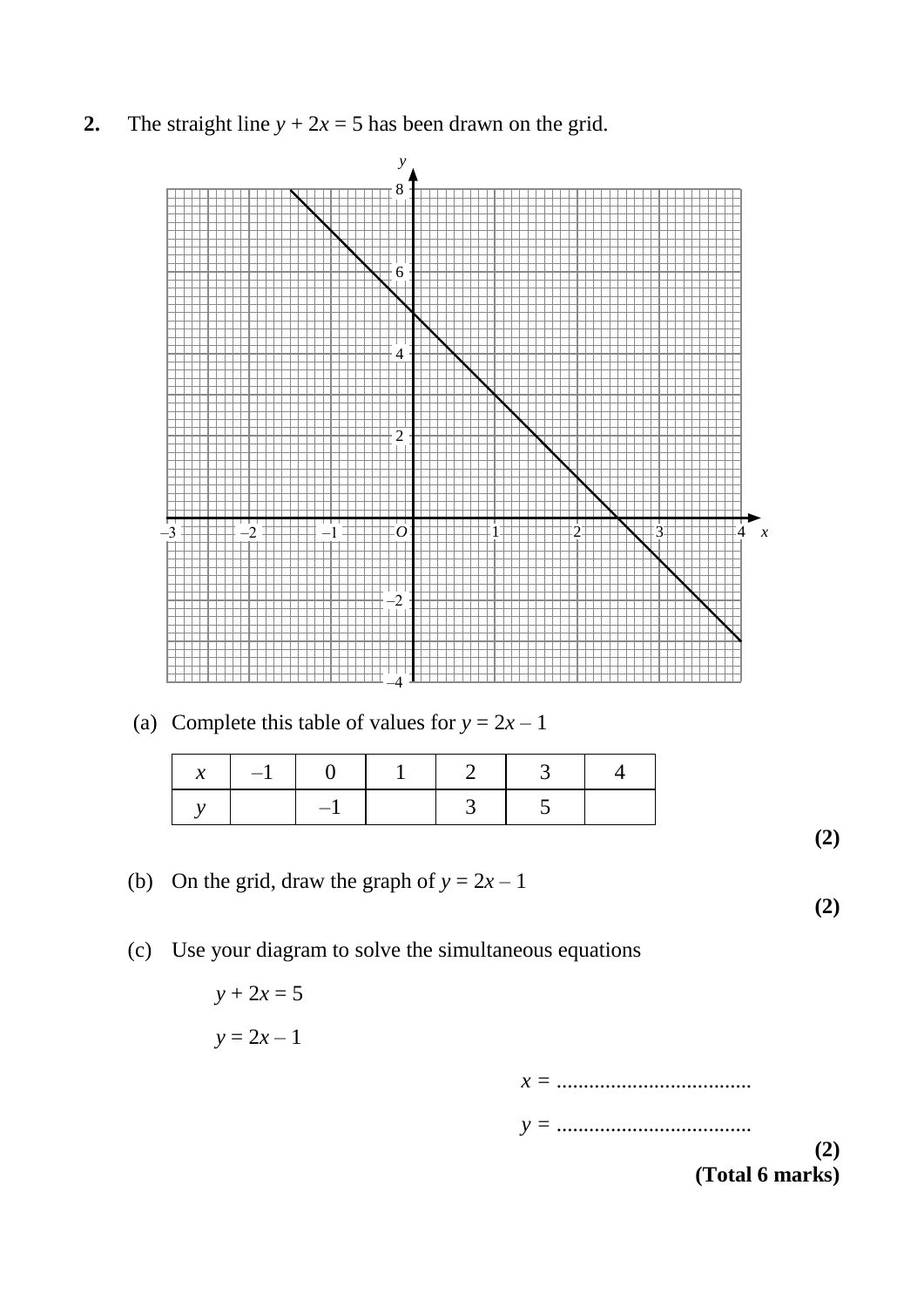

The diagram shows graphs of  $y = \frac{1}{2}x + 2$ and  $2y + 3x = 12$ 2

(a) Use the diagram to solve the simultaneous equations

$$
y = \frac{1}{2}x + 2
$$
  

$$
2y + 3x = 12
$$

*x = ................... y = ....................* **(2)**

**(Total 2 marks)**